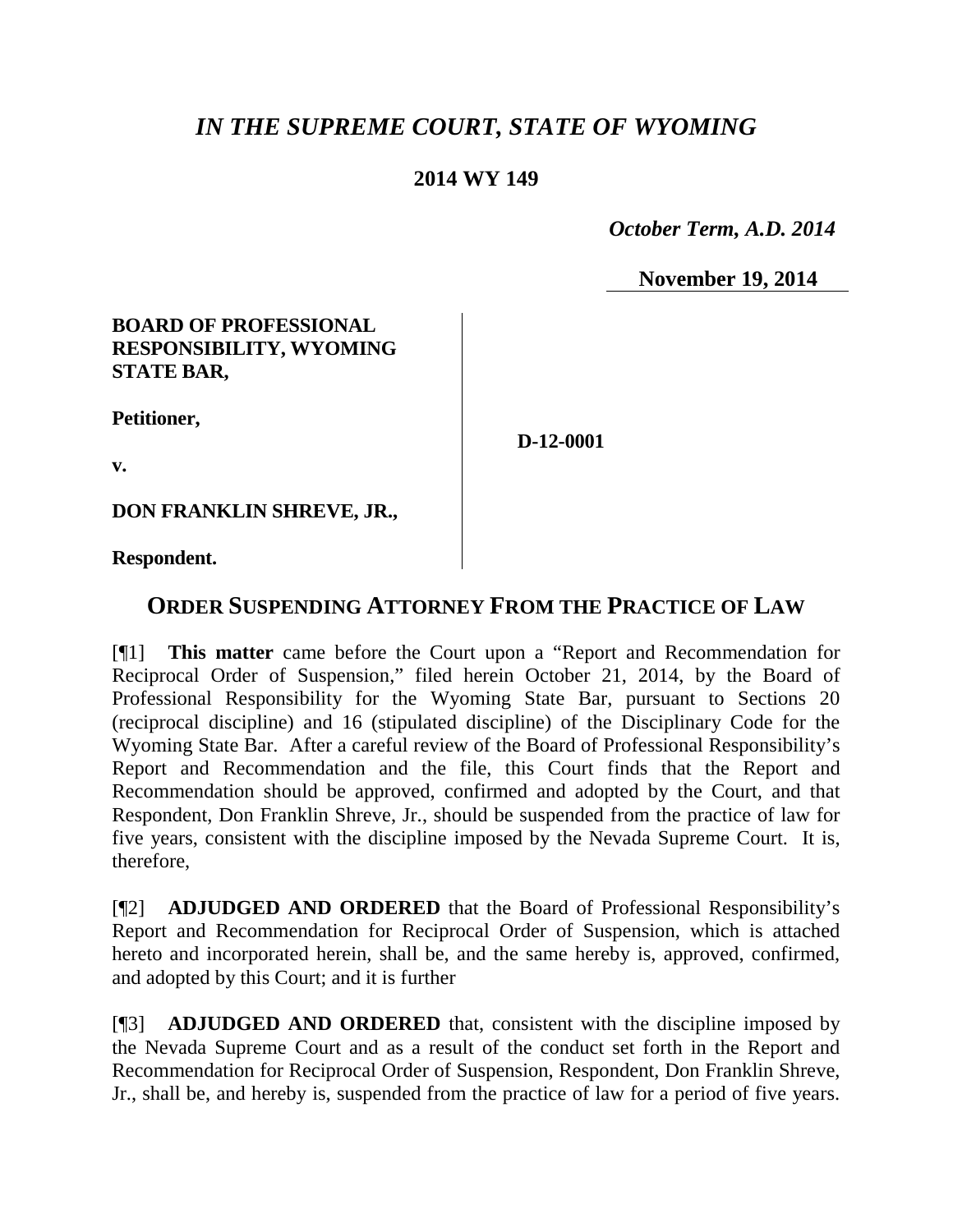The effective date of the suspension shall be February 10, 2012 (the effective date of Respondent's interim suspension); and it is further

[¶4] **ORDERED** that Respondent shall comply with Section 22 of the Disciplinary Code for the Wyoming State Bar. That Section governs the duties of disbarred and suspended attorneys; and it is further

[¶5] **ORDERED** that before seeking reinstatement to the practice of law in Wyoming, Respondent shall take and pass the Uniform Bar Examination in Wyoming; and it is further

[¶6] **ORDERED** that, upon seeking reinstatement, Respondent shall be required to show sufficient evidence of restitution to Farmers Insurance Exchange; and it is further

[¶7] **ORDERED** that, pursuant to Section 26 of the Disciplinary Code for the Wyoming State Bar, Respondent shall reimburse the Wyoming State Bar the amount of \$50.00, representing the administrative costs incurred in handling this matter, as well as pay an administrative fee of \$500.00, by paying the total amount of \$550.00 to the Clerk of the Board of Professional Responsibility on or before December 31, 2014; and it is further

[¶8] **ORDERED** that, pursuant to Section 4(a)(iv) of the Disciplinary Code for the Wyoming State Bar, this Order Suspending Attorney from the Practice of Law, along with the incorporated Report and Recommendation for Reciprocal Order of Suspension, shall be published in the Wyoming Reporter and the Pacific Reporter; and it is further

[¶9] **ORDERED** that the Clerk of this Court shall docket this Order Suspending Attorney from the Practice of Law, along with the Report and Recommendation for Reciprocal Order of Suspension, as a matter coming regularly before this Court as a public record; and it is further

[¶10] **ORDERED** that the Clerk of this Court cause a copy of the Order Suspending Attorney from the Practice of Law to be served upon Respondent, Don Franklin Shreve, Jr.

[ $[$ [11] **DATED** this 19<sup>th</sup> day of November, 2014.

## **BY THE COURT:**

 $\sqrt{s}$ 

**E. JAMES BURKE Chief Justice**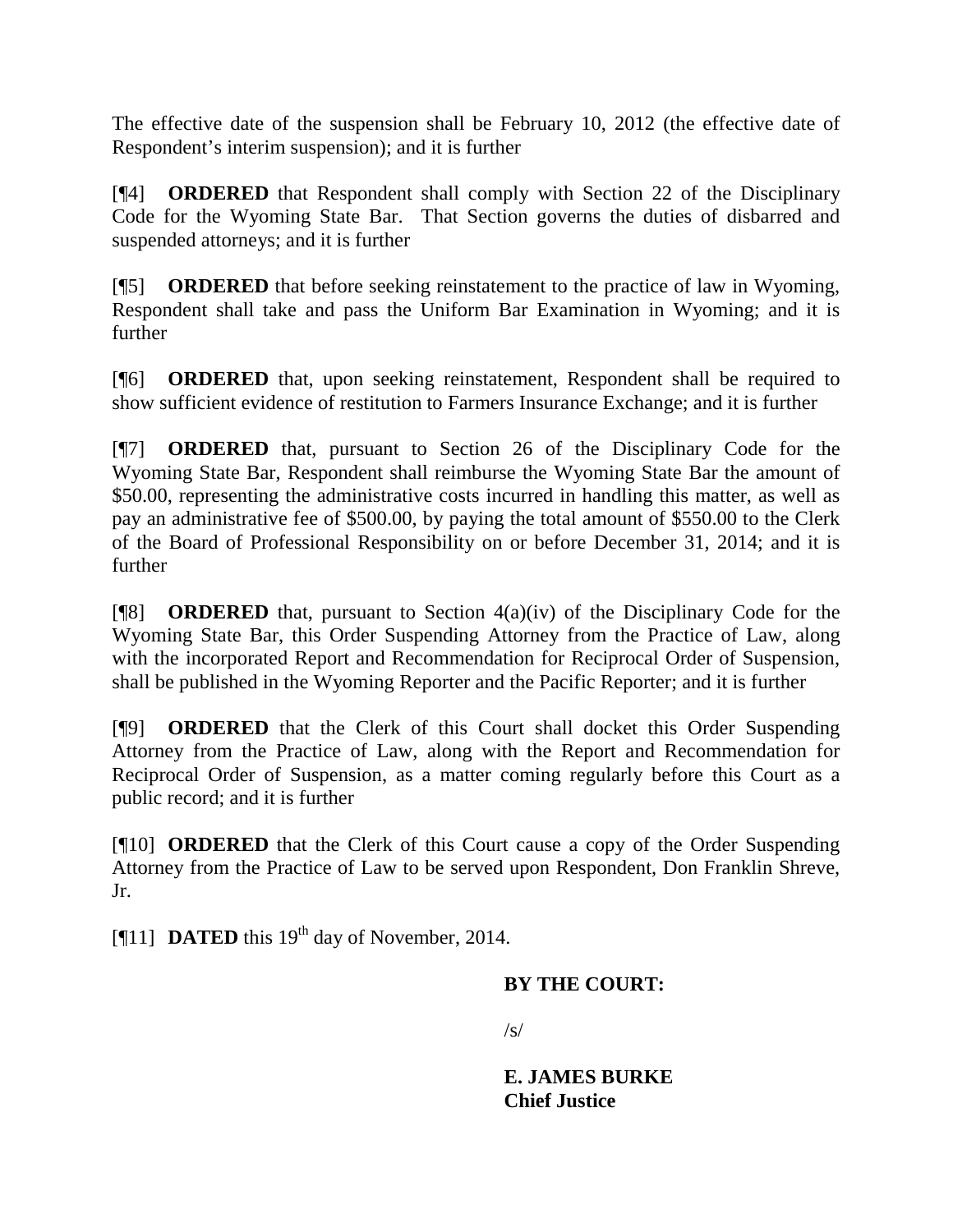IN THE SUPREME COURT STATE OF WYOMiNG FILED

OCT 2 1 2014

## BEFORE THE SUPREME COURT STATE OF WYOMING CAROL THOMPSON, CLERK

)

byDEPUTY

In the matter of  $D \sim |Z - O_{OO}|$ <br>DON FRANKLIN SHREVE, JR.,  $D \sim |Z - O_{OO}|$ DON FRANKLIN SHREVE, JR.,  $WSB \# 6-4028,$  )

WSB Nos. 2011-164 & 2012-022

Respondent. )

## REPORT AND RECOMMENDATION FOR RECIPROCAL ORDER OF SUSPENSION

THIS MATTER having come before the Board of Professional Responsibility pursuan<sup>t</sup> to Bar Counsel's stipulated motion for reciprocal suspension of Respondent, and the Board having reviewed the stipulated motion, the affidavit of Respondent in suppor<sup>t</sup> thereof, and being fully advised in the premises, FINDS, CONCLUDES and RECOMMENDS:

#### FINDINGS OF FACT

1. Respondent has been licensed to practice law in the State of Wyoming since 200\$, and prior to his interim suspension maintained <sup>a</sup> practice in Cody, Wyoming. Since 1991, Respondent has been <sup>a</sup> member of the Nevada State Bar. Other than the above-captioned mat ter, Respondent has not been the subject of any professional discipline in Wyoming.

2. During 2011, Bar Counsel received information from David A. Clark, Bar Coun sel for Nevada, that Respondent was the respondent in <sup>a</sup> disciplinary proceeding in Nevada in which Respondent was alleged to have received a \$35,000 check from an insurance company but failed to remit the funds to the client. According to Mr. Clark, Respondent had refused to communicate with the office of Nevada Bar Counsel, despite numerous attempts to reach him over the course of more than <sup>a</sup> year. Nevada Bar Counsel had instituted disciplinary proceed-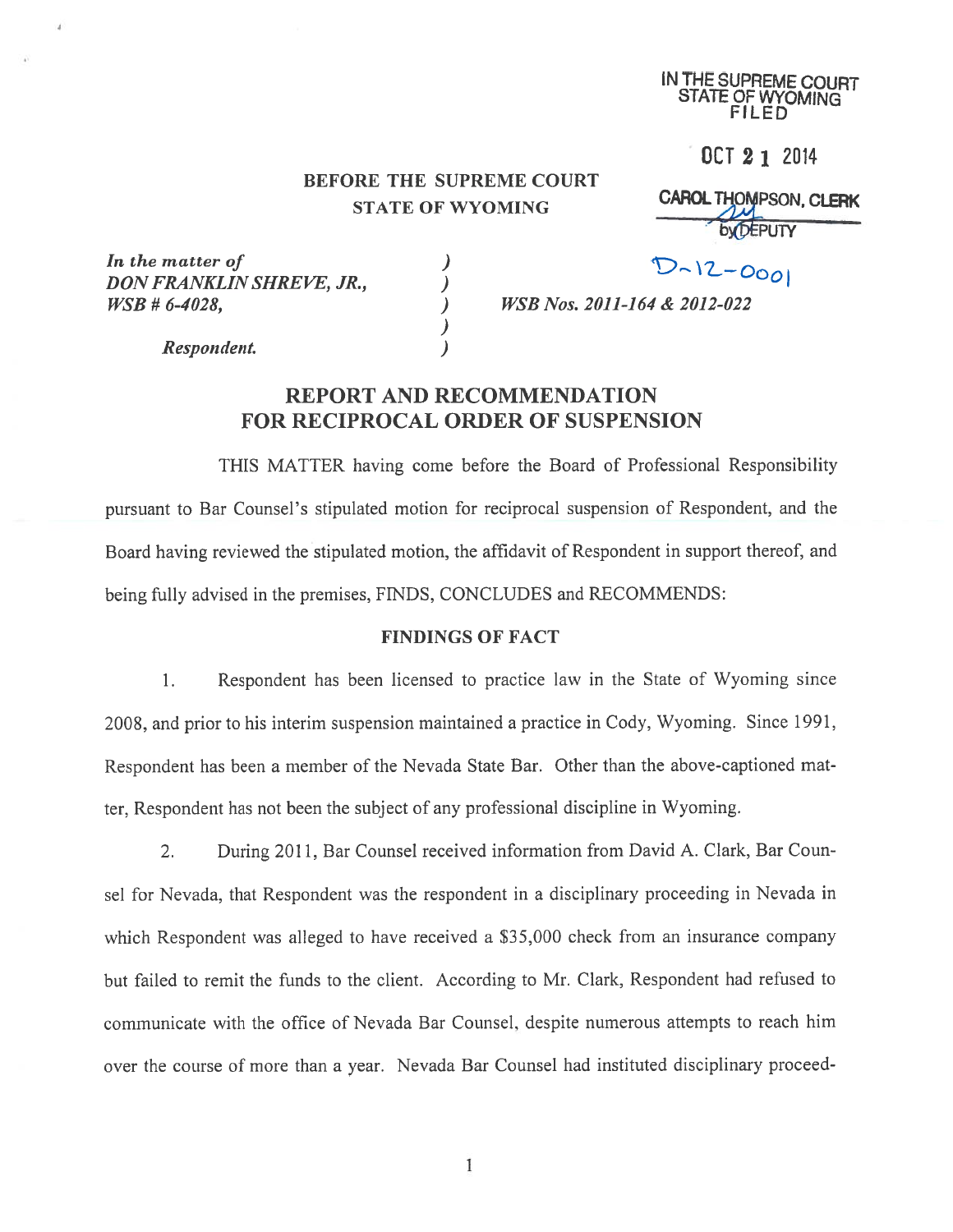ings seeking Respondent's disbarment, based upon the allegations of professional misconduct and Respondent's lack of cooperation.

3. Following receipt of this information from Mr. Clark, on July 25, 2011, Bar Counsel telephoned Respondent at his office in Cody and told him what Bar Counsel had learned from Mr. Clark. Respondent told Bar Counsel he had been out of the office, but was intending to respond to the Nevada disciplinary action. Bar Counsel communicated that infor mation to Mr. Clark.

4. On September 6, 2011, <sup>a</sup> hearing was held in the Nevada disciplinary proceed ing. Respondent failed to appear. A hearing panel of the Southern Nevada Disciplinary Board took evidence and voted unanimously to recommend Respondent's disbarment to the Nevada Supreme Court.

5. The hearing panel's findings in suppor<sup>t</sup> of the recommendation for Respondent's disbarment included:

a. Respondent received <sup>a</sup> \$35,000 settlement check during 2009 (after Re spondent had been admitted to practice in Wyoming), and gave written assurance to his insurance company client, Century-National Insurance Company ("Century-National"), that \$10,000 of this sum would be paid to the insured and the balance, \$25,000, would be remitted to his insurance company client.

b. Respondent deposited the settlement check into his trust account.

c. Over <sup>a</sup> period of months, Century-National made numerous attempts to contact Respondent by phone and correspondence. Respondent failed to respond.

d. After Century-National complained to the Nevada State Bar, Respondent failed to respond to numerous inquiries from Nevada Bar Counsel.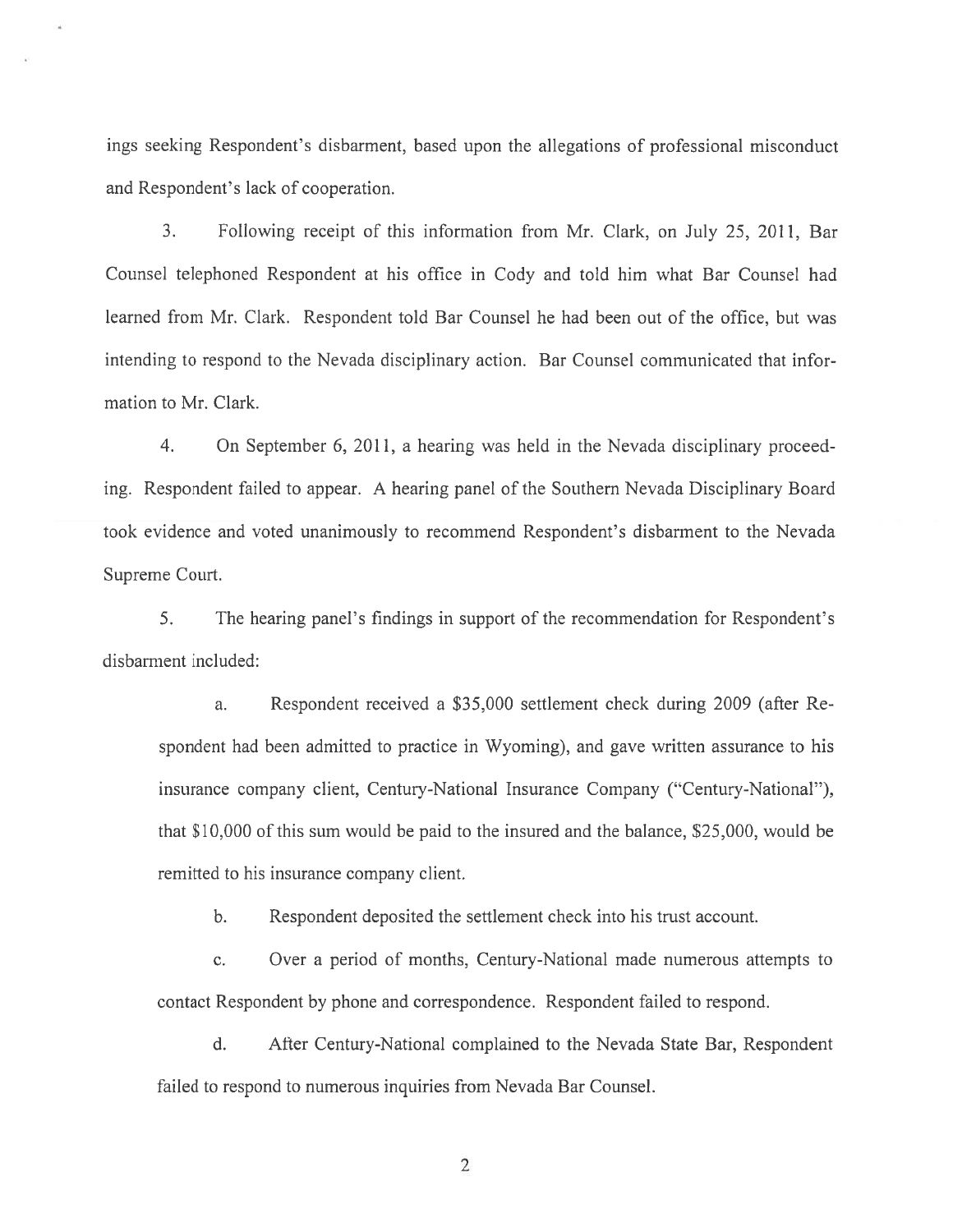e. Documents subpoenaed from Respondent's bank reflect that the settlement check was deposited into Respondent's trust account in March of 2009, and that by the end of August, 2009, Respondent's trust account had <sup>a</sup> balance of approximately \$4,000.

f. Respondent failed to disburse any of the \$25,000 to Century-National.

6. The hearing panel found clear and convincing evidence that Respondent had vio lated the following of Nevada's Rules of Professional Conduct, which are comparable to Wyo ming's: 1.3 (diligence); 1.4 (communication); 1.5 (fees); 1.15 (safekeeping property); 1.16 (de clining or terminating representation); 8.1(b) (bar admission and disciplinary matters); and 8.4 (misconduct). The misconduct found by the hearing panel would also constitute violations of the comparable Wyoming Rules of Professional Conduct.

7. The hearing panel found several aggravating factors which justify an increase in the degree of discipline to be imposed, including (1) Respondent had <sup>a</sup> dishonest motive; (2) bad faith obstruction of the disciplinary process by intentionally failing to comply with rules or order; (3) refusal to acknowledge the wrongful nature of conduct; (4) substantial experience in the prac tice of law (Respondent was admitted to practice in Nevada in 1991); and (5) indifference to making restitution.

8. On October 6, 2011, the hearing panel issued its Findings of Fact, Conclusions of Law, and Recommendation to Nevada Supreme Court, recommending that Respondent be dis barred from the practice of law.

9. On November 21, 2011, Bar Counsel received <sup>a</sup> complaint against Respondent from Century-National, reiterating the allegations that had been the subject of the Nevada disci <sup>p</sup>linary proceeding. <sup>A</sup> copy of the complaint was mailed to Respondent on November 22, 2011, with <sup>a</sup> transmittal letter asking for his written response by December 6, 2011.

10. Respondent did not timely respond to the Wyoming complaint.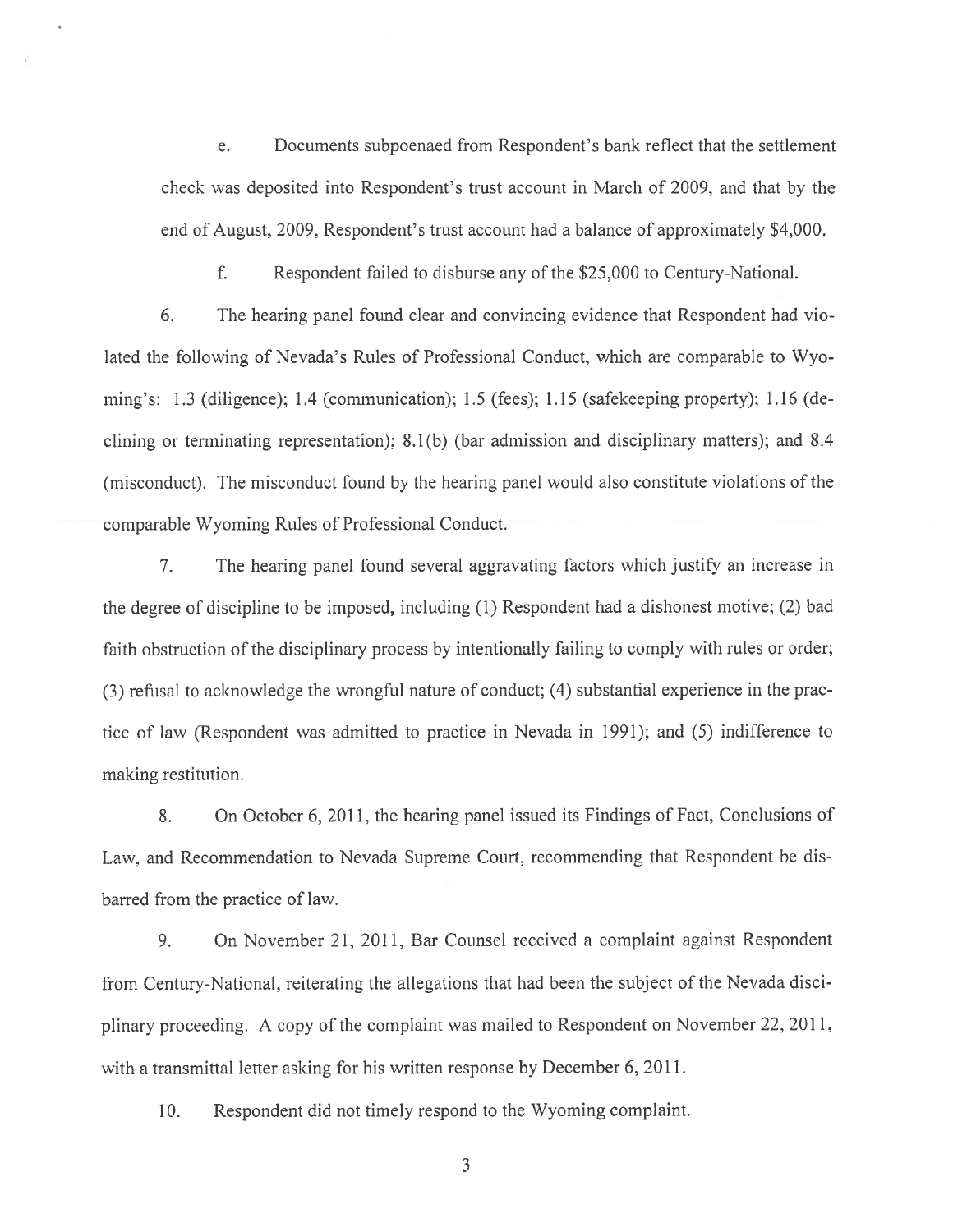11. On January 12, 2012, Bar Counsel filed <sup>a</sup> Petition for Interim Suspension of Re spondent pursuan<sup>t</sup> to Section 17(a) of the Disciplinary Code. Respondent was served with <sup>a</sup> copy of the Petition by regular and certified mail. Under the Disciplinary Code, Respondent had 15 days to file <sup>a</sup> response to the Petition. Respondent failed to respond.

12. On February 1, 2012, the Wyoming Supreme Court issued an Order for Re spondent's interim suspension, effective February 10. 2012. The Order directed Bar Counsel to file <sup>a</sup> formal charge against Respondent within 15 days.

13. On February 14, 2012, Bar Counsel filed <sup>a</sup> Formal Charge and Recommendation for Reciprocal Discipline. Respondent engage<sup>d</sup> P. Craig Silva to represen<sup>t</sup> him, and filed an answer to the formal charge on March 5, 2012. Respondent also engaged Nevada counsel to represen<sup>t</sup> him in the disciplinary proceeding in that state, and paid the \$25,000 he owed to Cen tury—National.

14. On May 25, 2012, the parties agree<sup>d</sup> to pu<sup>t</sup> the Wyoming disciplinary proceeding on hold pending the Nevada Supreme Court's decision with respec<sup>t</sup> to the recommendation of the Nevada hearing pane<sup>l</sup> for Respondent's disbarment in Nevada. Respondent agree<sup>d</sup> not to engage in the practice of law in Wyoming for so long as the Wyoming proceeding was stayed, and agree<sup>d</sup> that Bar Counsel may file an amended formal charge to assert new matters that had come to Bar Counsel's attention.

15. On May 29, 2012, Board Chair Jenifer E. Scoggin entered an order for stay of proceedings. The order allowed Bar Counsel to file an amended formal charge and provided that Respondent would not be required to file an answer during the pendency of the stay.

16. On May 29, 2012, Bar Counsel filed an amended formal charge which, in addi tion to the allegations of the original formal regarding Respondent's handling of the Century National settlement funds, contained new allegations regarding Respondent's failure to fulfill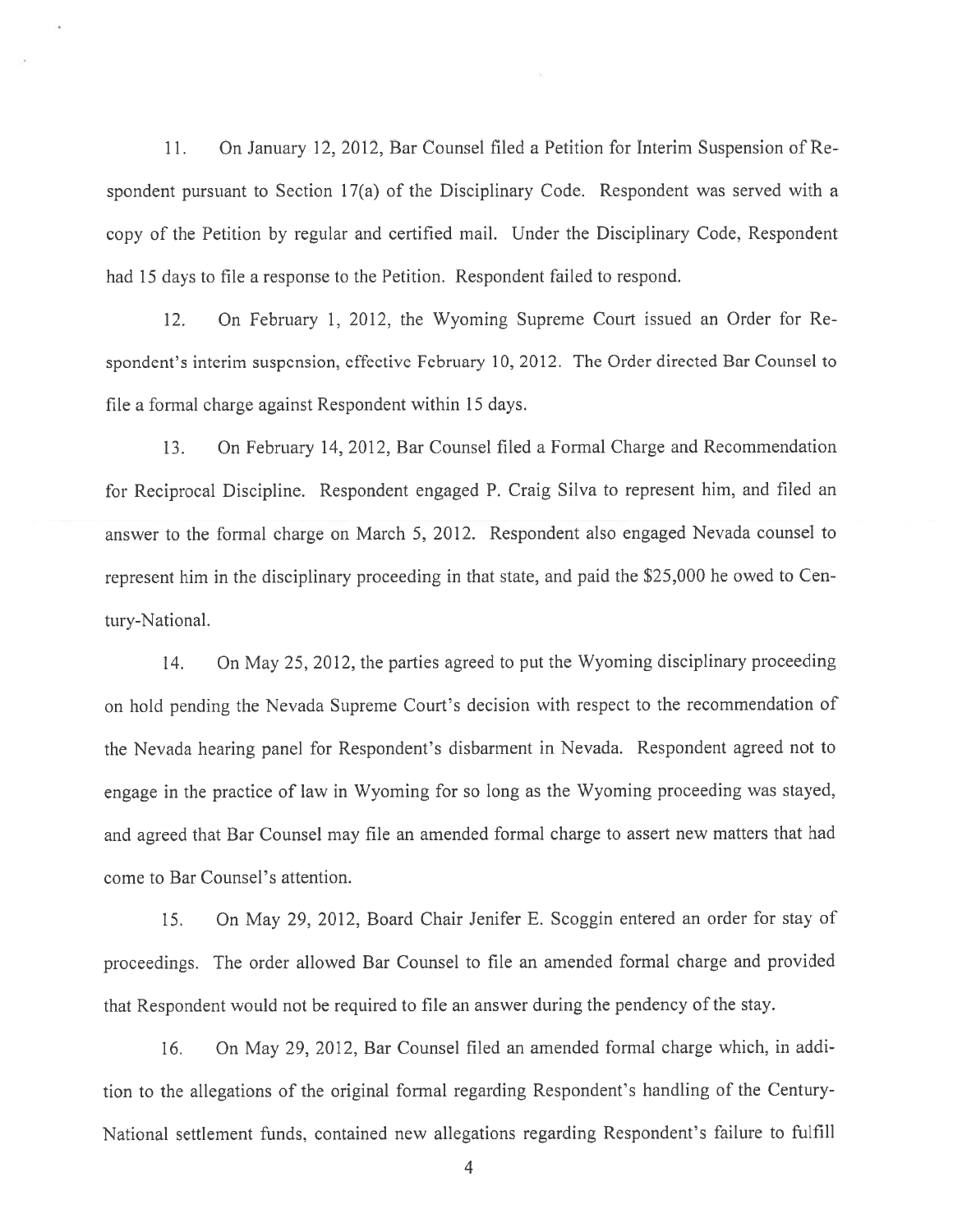his professional obligations to his client, Farmers Insurance Exchange, in ten different matters. Farmers had sued Respondent in Nevada and obtained <sup>a</sup> default judgment against Respondent in the amount of \$91,052.49.

17. Afier the Order staying the Wyoming proceedings was entered, the Nevada dis ciplinary action continued to evolve. The Southern Nevada Disciplinary Board hearing panel indicated its willingness hear mitigating evidence regarding Respondent's handling of the Cen tury-National settlement funds. Respondent's counsel filed <sup>a</sup> motion with the Nevada Supreme Court to remand the case for that purpose.

18. Meanwhile, Nevada Bar Counsel filed <sup>a</sup> new disciplinary complaint relating to Respondent's dealings with Farmers, whom Respondent represented in a number of subrogation cases. The new complaint alleged that in ten of those cases Respondent failed to diligently prosecute the cases, failed to remit settlement funds to Farmers. failed to communicate, and failed to respond to attempts at contact and resolution.

19. On July 22, 2013, the Nevada Supreme Court issued an order remanding the Century-National matter for consideration of mitigating evidence. On October 10, 2013, the Nevada Supreme Court temporarily suspended Respondent pending <sup>a</sup> hearing in both the Centu ry-National matter and the new disciplinary complaint regarding Respondent's dealings with Farmers.

20. On January 30, 2014, <sup>a</sup> disciplinary pane<sup>l</sup> of the Southern Nevada Disciplinary Board conducted <sup>a</sup> hearing to consider mitigating evidence in the Century-National matter and all evidence in the Farmers matter. The pane<sup>l</sup> found that in the Farmers matter Respondent had committed violations of Rule 1.1 (competence), Rule 1 .2 (scope of representation), Rule 1.3 (diligence), Rule 1.4 (communication), Rule 3.2 (expediting litigation), Rule 3.4 (fairness to op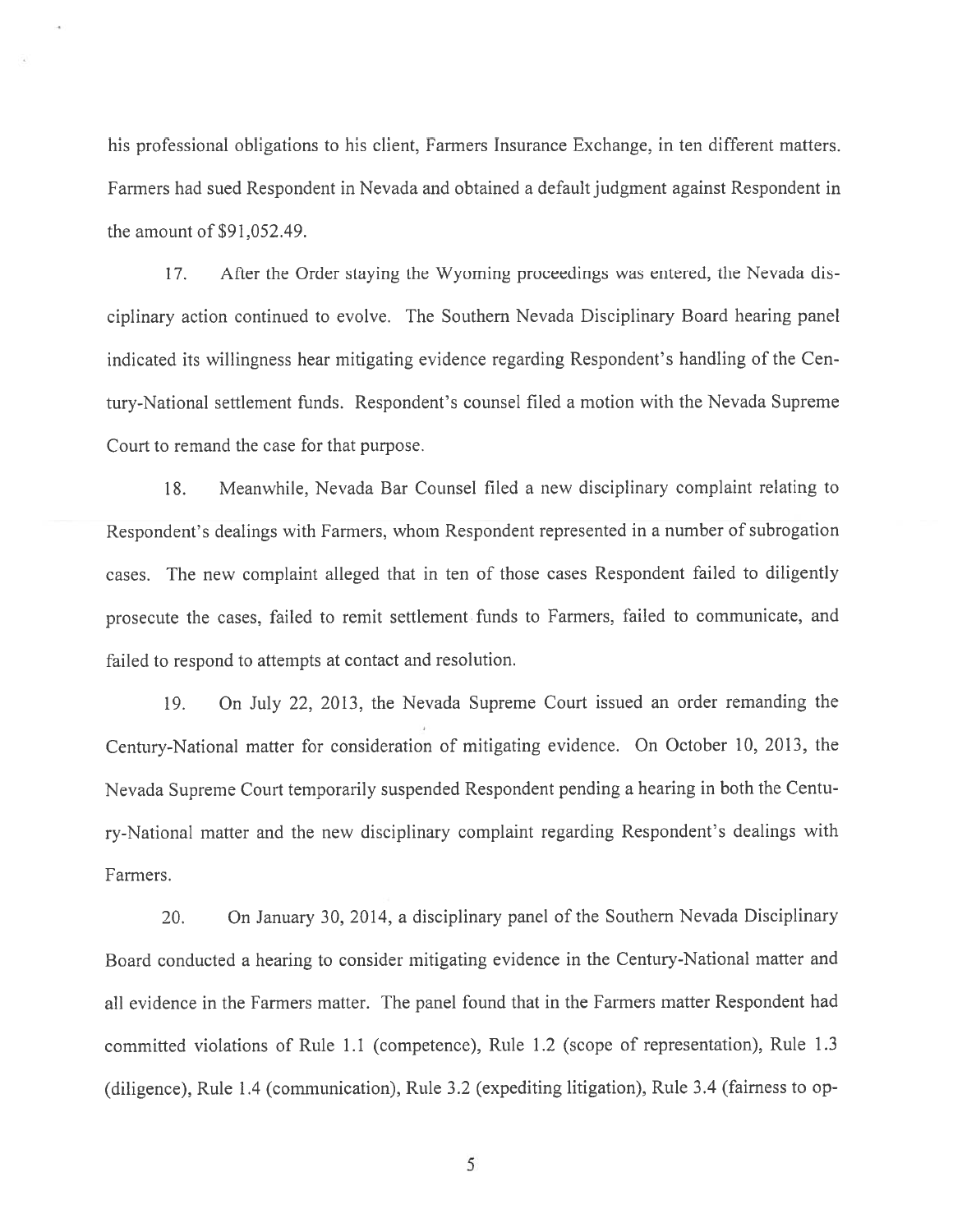posing party and counsel), Rule 8.1 (bar admission and disciplinary matters) and Rule 8.4 (mis conduct).

21. In determining the appropriate sanction, the panel found that Respondent had no disciplinary record prior to the Century-National matter and that he had suffered emotional problems during the time frame at issue due to significant life events. The pane<sup>l</sup> noted that Re spondent had failed to remit the funds he owed to Century-National until after the pane<sup>l</sup> had is sued its initial recommendation for disbarment. The panel found several aggravating factors, including (1) prior disciplinary offenses (the Century-National matter), (2) <sup>a</sup> pattern of miscon duct, (3) multiple offenses, and (4) substantial experience in the practice of law. The pane<sup>l</sup> rec ommended that Respondent be suspended from the practice of law for five years with condi tions precedent to <sup>a</sup> petition for reinstatement.

22. On July 7, 2014, the Nevada Supreme Court entered an order approving the hear ing panel's recommendation and suspending Respondent from the practice of law for <sup>a</sup> period of five years, effective January 30, 2014. Before Respondent can petition for reinstatement in Nevada, he must take and pass the Nevada bar examination and pay restitution to Farmers. <sup>A</sup> copy of the Nevada Supreme Court's order of suspension is attached hereto.

23. Respondent has been advised of his right under Section <sup>20</sup> of the Disciplinary Code for the Wyoming State Bar to <sup>a</sup> hearing before any reciprocal discipline is imposed. Re spondent has elected to waive his right to such hearing, and to consent to the entry of <sup>a</sup> recipro cal Order of Suspension for violation of Rule 1.1 (competence), Rule 1.2 (scope of representa tion), Rule 1.3 (diligence), Rule 1.4 (communication), Rule 1.5 (fees), Rule 1.15 (safekeeping property); Rule 1.16 (declining or terminating representation), Rule 3.2 (expediting litigation), Rule 3.4 (fairness to opposing party and counsel). Rule 8.1 (bar admission and disciplinary mat ters) and Rule 8.4 (misconduct) of the Wyoming Rules of Professional Conduct.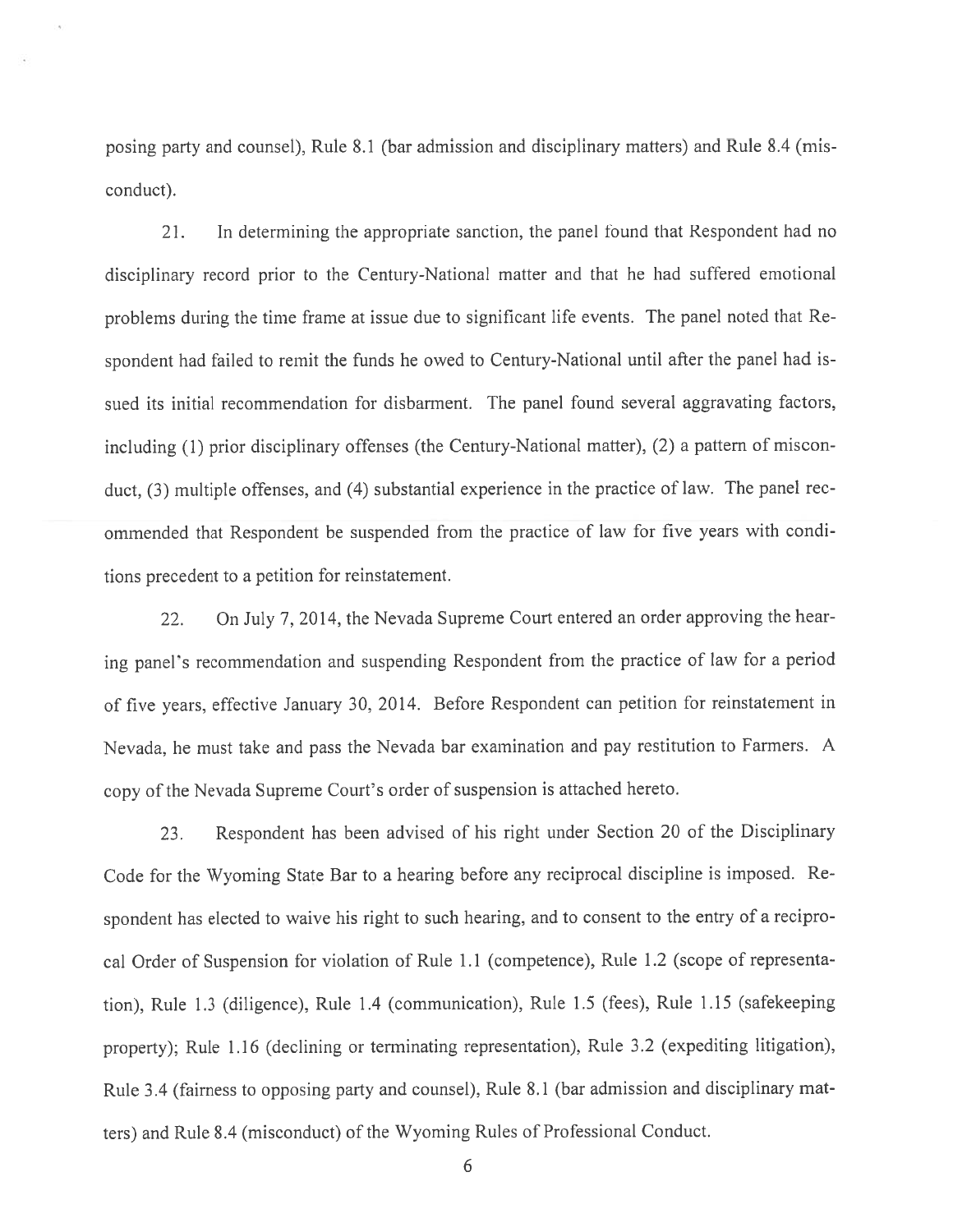24. Respondent agrees, and the Board recommends, that the Court enter <sup>a</sup> reciprocal, five year order of suspension, said suspension to run from February 10, 2012, the date of Re spondent's interim suspension by the Wyoming Supreme Court.

25. Respondent further agrees, and the Board recommends, that before Respondent seeks reinstatement to the Wyoming State Bar he be required to take and pass the Uniform Bar Examination in Wyoming.

26. Respondent further agrees, and the Board recommends, that before Respondent be reinstated to the Wyoming State Bar he must provide sufficient evidence of having made res titution to Farmers.

27. Respondent agrees, and the Board recommends, in the event this recommenda tion is accepted and <sup>a</sup> reciprocal order of suspension is entered by the Wyoming Supreme Court, that Respondent will be required to pay an administrative fee in the amount of \$500.00 and costs in the amount of \$50.00 to the Wyoming State Bar within ten (10) days of the date of the Court's order.

#### CONCLUSIONS OF LAW

28. Section <sup>20</sup> of the Disciplinary Code for the Wyoming State Bar provides that an order of reciprocal discipline may be entered against members of the Bar who have been disci plined in other jurisdictions.

29. The discipline imposed upon Respondent in Nevada should also be imposed in Wyoming in the form of <sup>a</sup> five (5) year suspension commencing February 10, 2012.

#### RECOMMENDATION

The Board of Professional Responsibility recommends that Respondent:

(1) receive <sup>a</sup> five (5) year suspension, effective February 10, 2012, for violation of Rule LI (competence), Rule 1.2 (scope of representation), Rule 1.3 (diligence), Rule 1.4 (communi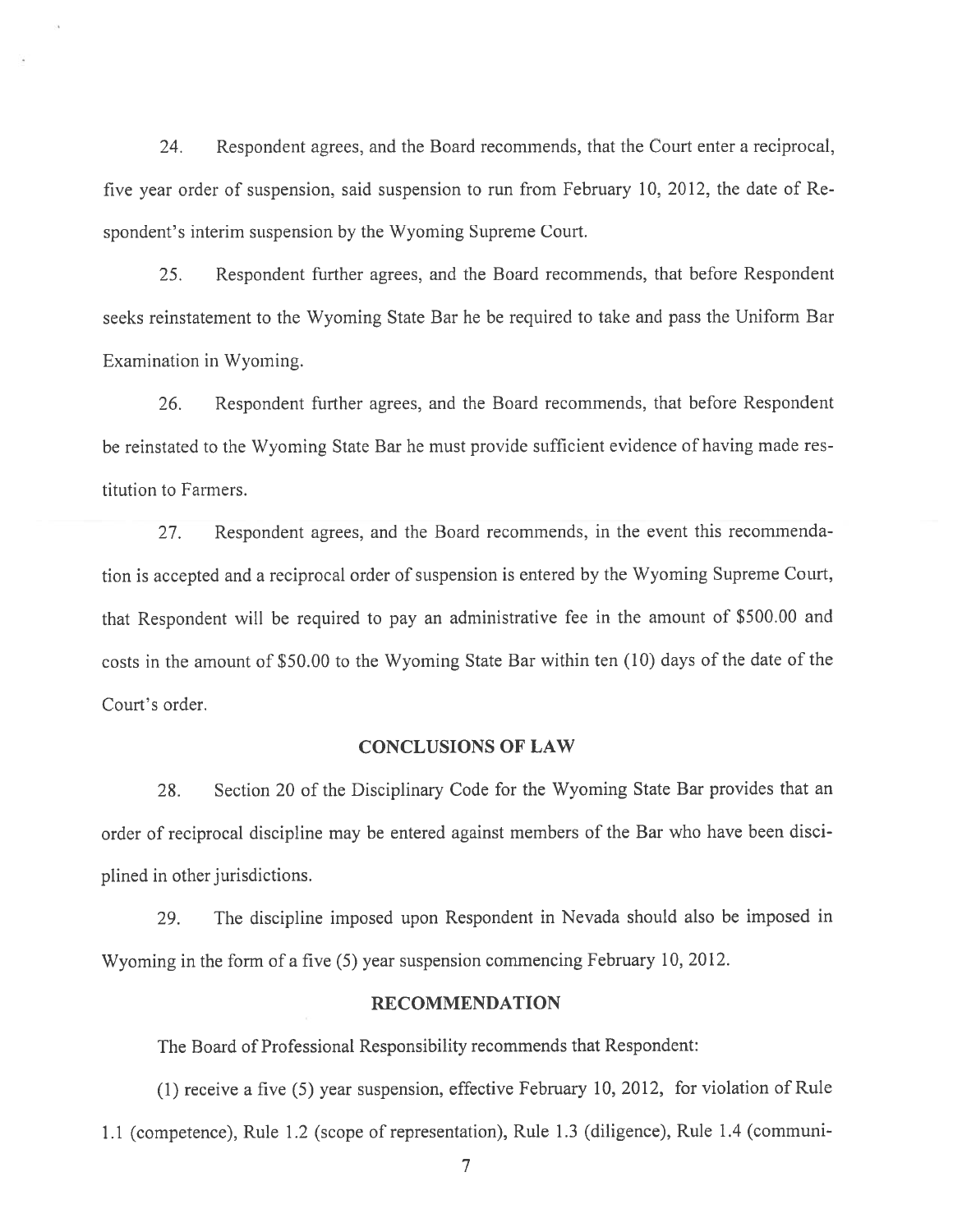cation), Rule 1.5 (fees), Rule 1.15 (safekeeping property); Rule 1.16 (declining or terminating representation), Rule 3.2 (expediting litigation), Rule 3.4 (fairness to opposing party and coun sel), Rule 8.1 (bar admission and disciplinary matters) and Rule 8.4 (misconduct) of the Wyo ming Rules of Professional Conduct;

(2) before seeking reinstatement to the practice of law in Wyoming, be required to take and pass the Uniform Bar Examination in Wyoming;

(3) upon seeking reinstatement, be required to show sufficient evidence of restitution to Farmers Insurance Exchange; and

(4) be ordered to pay the administrative fee in the amount of \$500.00 and administrative costs of \$50.00 within ten (10) days of approval of this repor<sup>t</sup> and recommendation by the Wyo ming Supreme Court.

Dated October **10** . 2014

Scoggin, Cha Board of Professional Responsibility Wyoming State Bar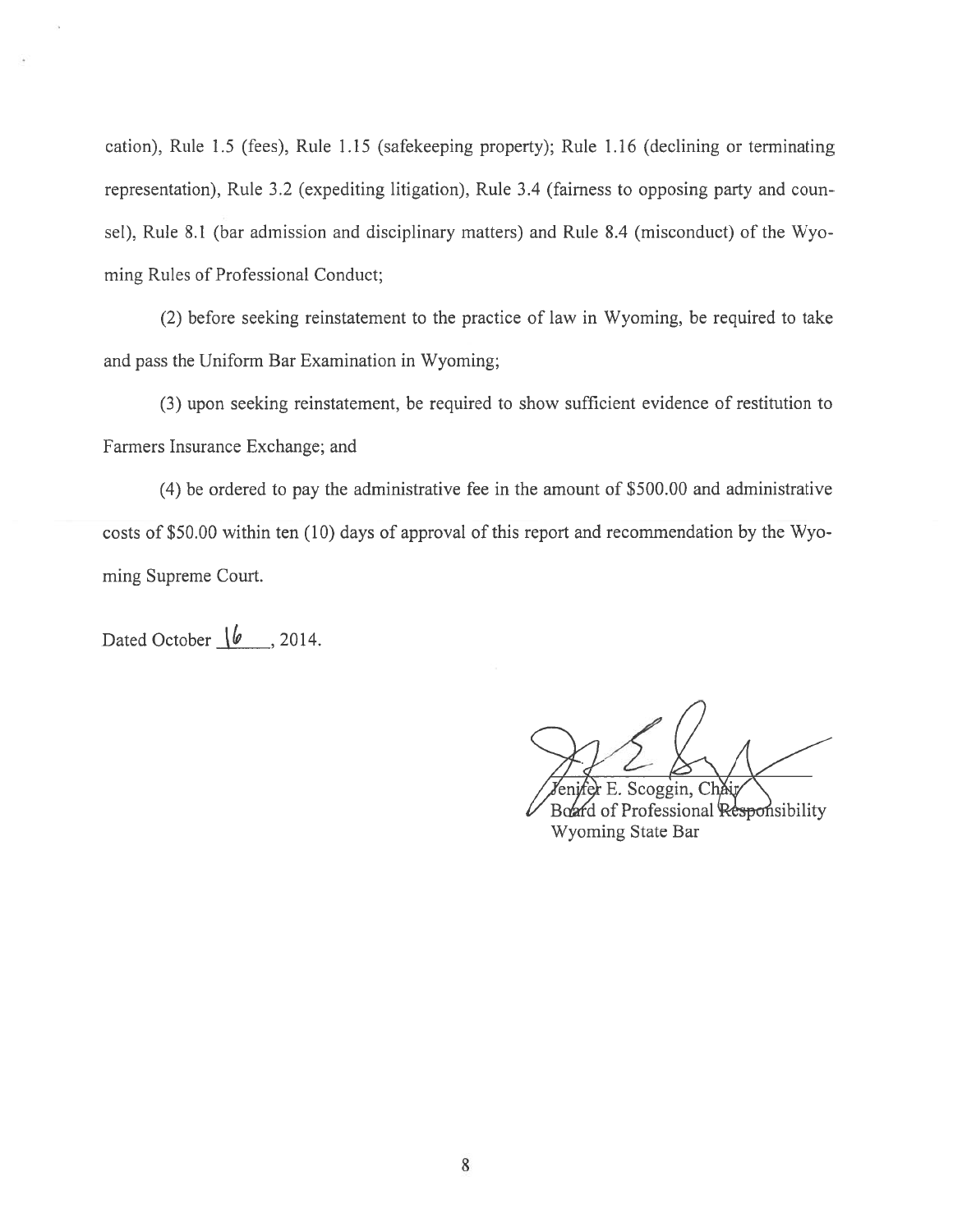## CERTIFICATE OF SERVICE

I do hereby gertify that a true and correct copy of the foregoing was served upon Respondent this  $\Delta V$  day of October, 2014, by United States mail, first class postage prepaid and correctly addressed as follows:

> Don Franklin Shreve, Jr. 100\$ North Street Cody, WY 82414-3254

P. Craig Silva Williams, Porter, Day & Neville, P.C. 159 North Wolcott Street, Suite 400 P.O. Box 10700 Casper, WY 82602

Ruedi Rosson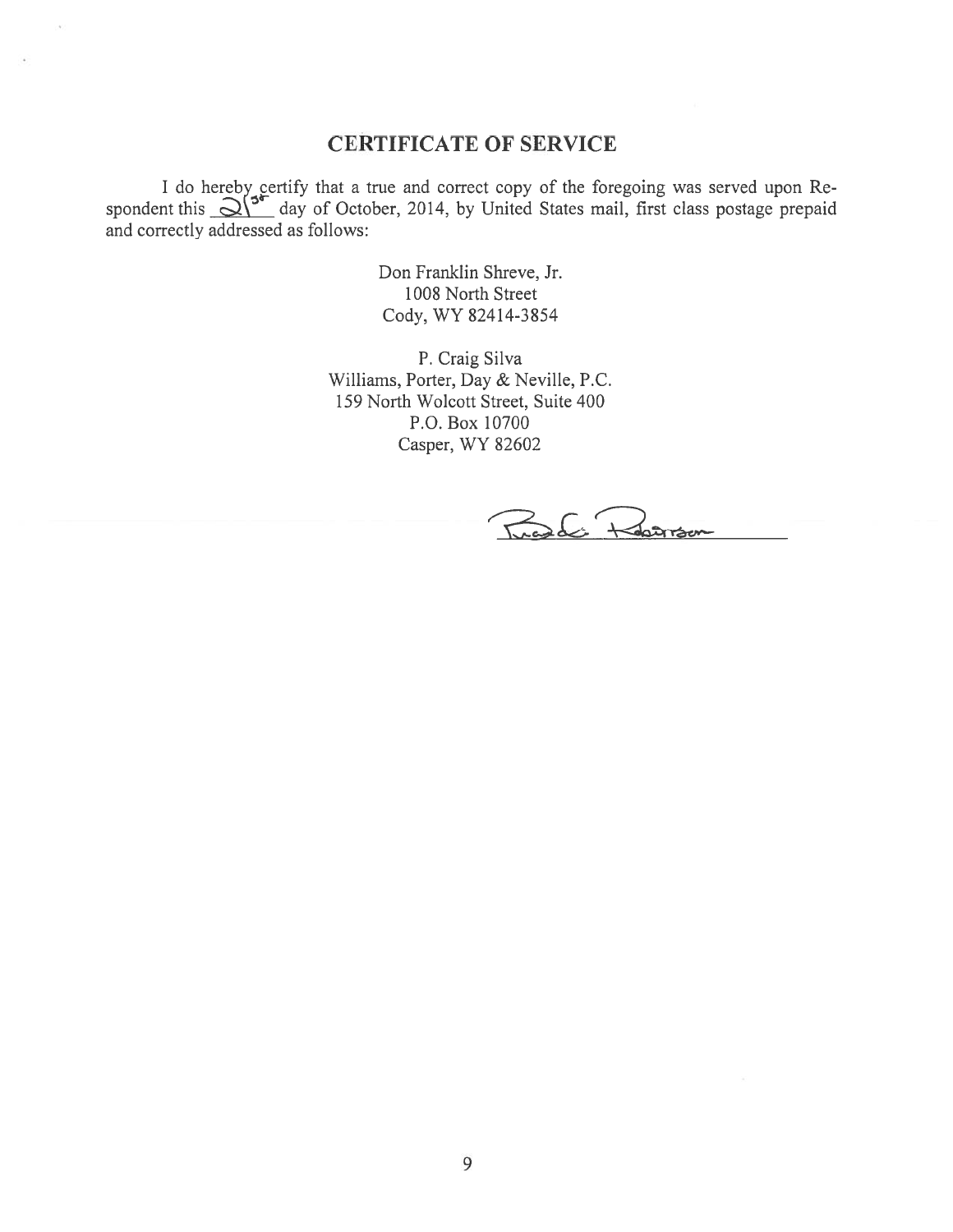# IN THE SUPREME COURT, STATE OF WYOMING

## 2012 WY 11

October Term, A.D. 2011

February 1, 2012

| <b>BOARD OF PROFESSIONAL</b><br><b>RESPONSIBILITY, WYOMING</b><br><b>STATE BAR,</b> |             |
|-------------------------------------------------------------------------------------|-------------|
| Petitioner,                                                                         | $D-12-0001$ |
| $\mathbf{v}$ .                                                                      |             |
| DON FRANKLIN SHREVE, JR.,                                                           |             |
| Respondent.                                                                         |             |

## ORDER OF INTERIM SUSPENSION

[¶1] Pursuant to Section 17 of the Disciplinary Code for the Wyoming State Bar, Bar Counsel for the Wyoming State Bar filed, on January 12, 2012, <sup>a</sup> "Petition for Interim Suspension of Attorney." The Court, after <sup>a</sup> careful review of the Petition for Interim Suspension, the affidavit of Bar Counsel, and the other materials attached to the petition, concludes that the petition for interim suspension should be granted and that Respondent should be suspended from the practice of law pending resolution of the formal charge that has been, or will be, filed against Respondent. See Section 17(c) ("Within fifteen (15) days of the entry of an order of interim suspension, Bar Counsel shall file <sup>a</sup> formal charge.") It is, therefore,

[¶2] ADJUDGED AND ORDERED that, effective February 10, 2012, the Respondent, Don Franklin Shreve, Jr., shall be, and hereby is, suspended from the practice of law, pending final resolution of the formal charge that has been, or will be, filed against him; and it is further

[¶3] ORDERED that, during the period of interim suspension, Respondent shall comply with the requirements of the Disciplinary Code for the Wyoming State Bar, particularly the requirements found in Section 22 of that code; and it is further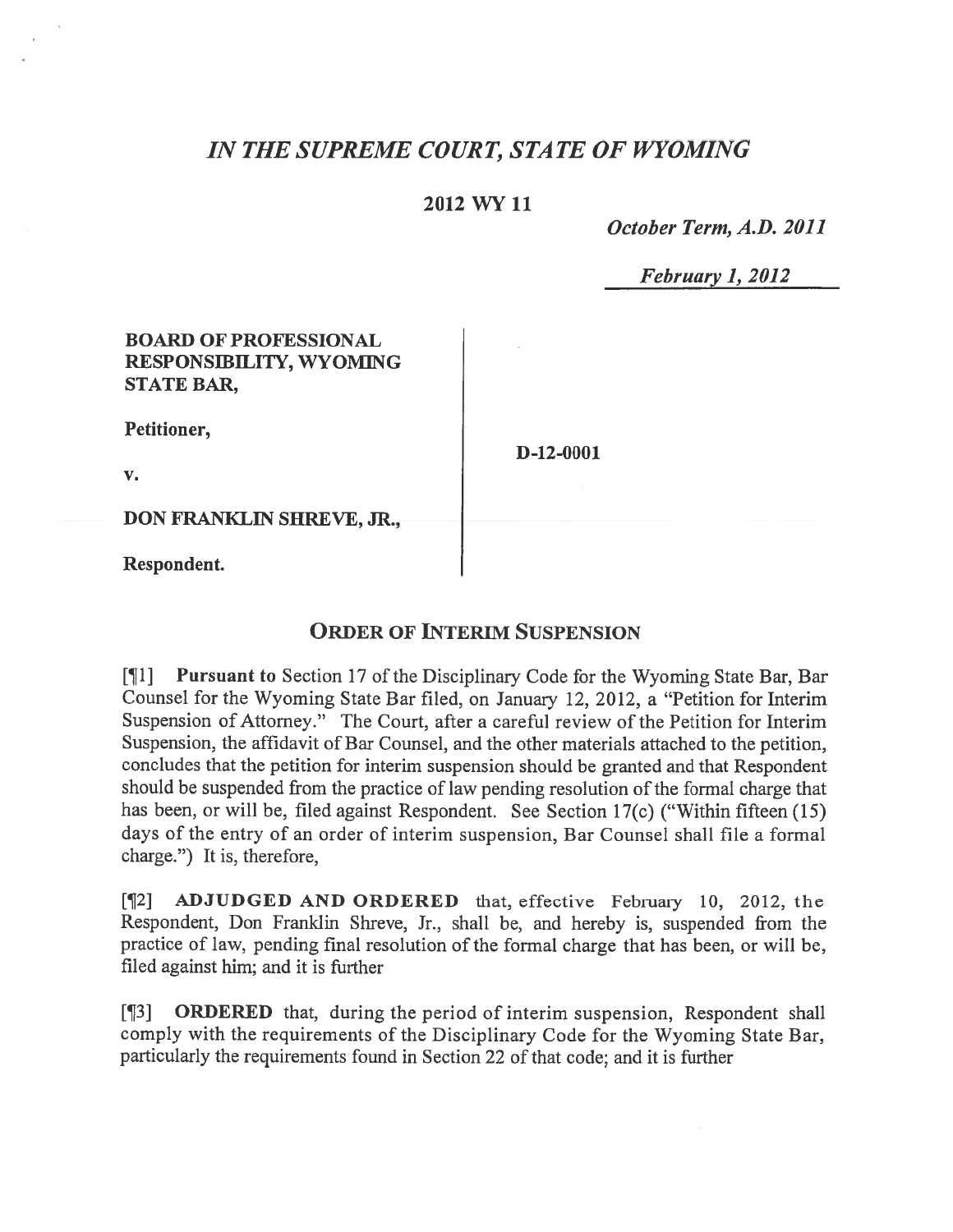[1f4] ORDERED that, pursuant to Section 4(c) of the Disciplinary Code for the Wyoming State Bar, this Order of Interim Suspension shall be published in the Pacific Reporter; and it is further

[¶5] **ORDERED** that the Clerk of this Court shall transmit a copy of this Order of Interim Suspension to the Respondent, Bar Counsel, members of the Board of Professional Responsibility, and the clerks of the appropriate c

[ $[$ [6] DATED this 1<sup>st</sup> day of February, 2012.

 $\tilde{L} \propto \frac{1}{\pi} \propto 1$ 

## BY THE COURT:

/5/

MARILYN S. KITE Chief Justice

 $\label{eq:optimal} \tau_{\text{approx},\text{min}}:=\frac{1}{\tau_{\text{max}}\lambda_{\text{min}}}$ 

 $\Gamma$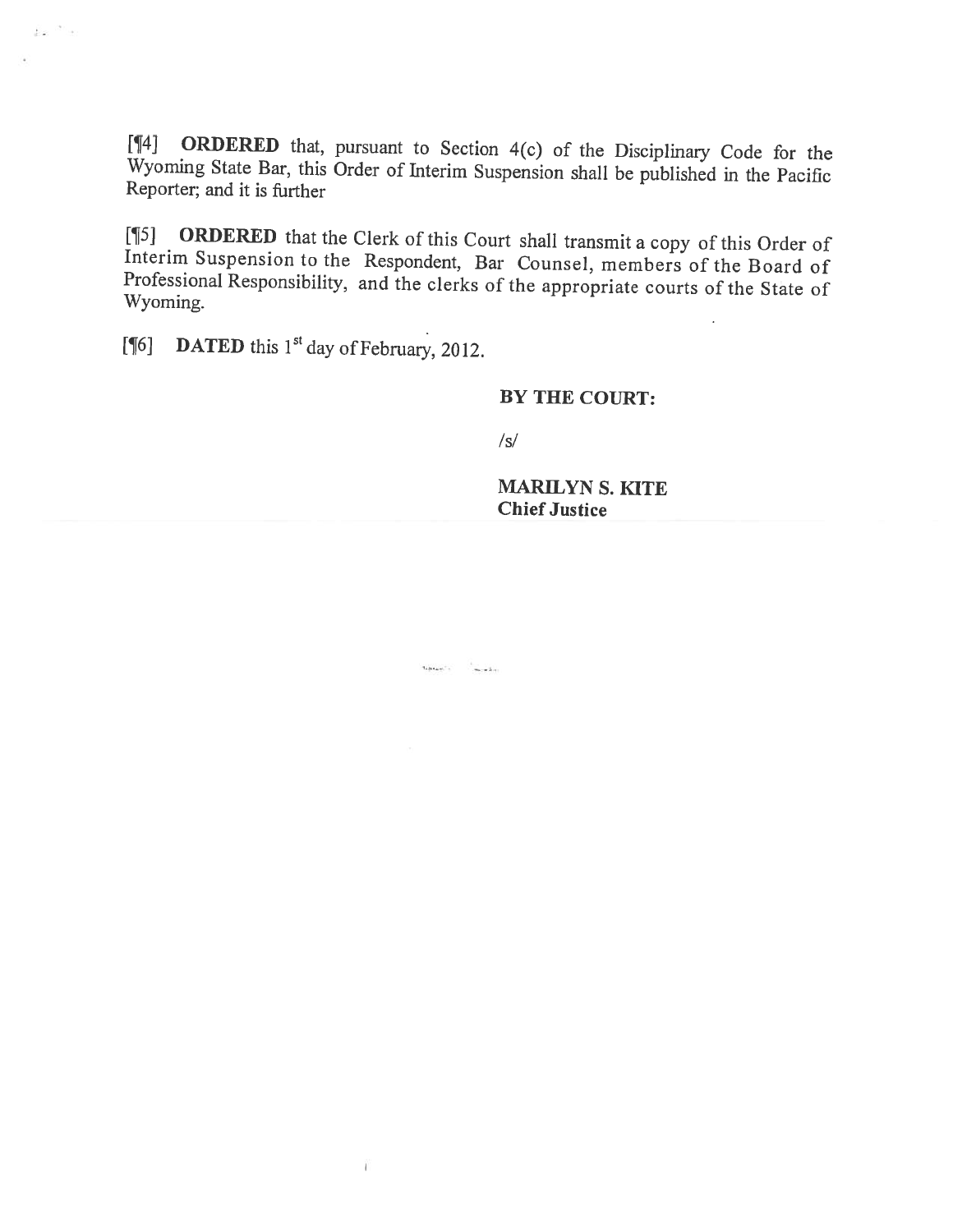# IN THE SUPREME COURT OF THE STATE OF NEVADA

IN THE MATTER OF DISCIPLINE OF No. 59634 V<br>
DON SHREVE, JR., BAR NO. 4382. No. 59634 V<br>
IN THE MATTER OF DISCIPLINE OF No. 65321 DON IN THE MATTER OF DISCIPLINE OF No.  $65321\sqrt{100}$  SHREVE, JR., BAR NO. 4382.



**JUL 07 2014** E K. LINDEMAN

# ORDER OF SUSPENSION

This is an automatic review of <sup>a</sup> Southern Nevada Disciplinary Board hearing panel's findings of fact, conclusions of law, and recommendations for attorney discipline deriving from two state bar complaints. SCR 105(3)(b). The panel recommended that Don Shreve, Jr. be suspended from the practice of law for a term of five years with conditions precedent to a petition for reinstatement. We approve.

We previously considered part of this matter when we temporarily suspended Shreve pending the resolution of the underlying disciplinary proceedings against him and remanded the matter for the panel to consider additional evidence and argument. In re: Discipline of<br>Shreve, Docket No. 59634 (Order of Temporary Suspension, October 10, 2013); In re: Discipline of Shreve, Docket No. 59634 (Order of Remand, July 22, 2013).

Pursuant to our order, the panel conducted <sup>a</sup> formal hearing on January 30, 2014, to consider mitigating evidence in State Bar

 $\bm{\varpi}$   $\bm{\varpi}$ 

BUPfiEUE CounT OF **NEVADA** 

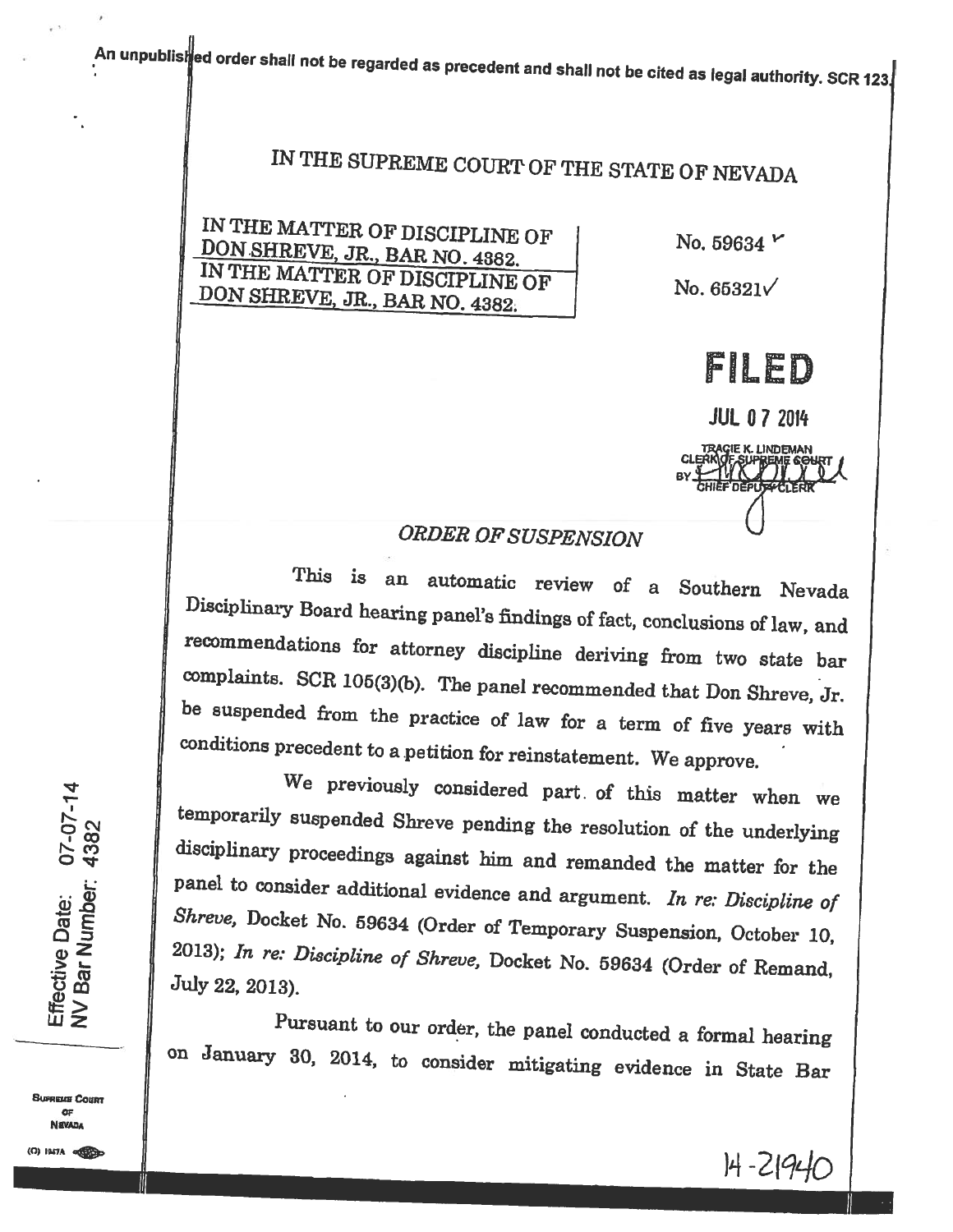Complaint No. 10-071-1375 and all evidence in State Bar Complaint No. SG12-0672. The record of the hearing demonstrates that Shreve failed to remit client funds, commingled client funds with non-client funds, failed to represent his clients diligently, and failed to communicate with his clients or to respond to the state bar.

According to State Bar Complaint No. 10-071-1375, Shreve represented Century-National Insurance Company in a civil action, which settled for \$35,000. Shreve received the settlement funds and informed<br>Century-National that he would pay the insured the previously agreed-<br>upon \$10,000 and remit the balance to Century-National. He failed to<br>follow thro

According to State Bar Complaint No. SG12-0672, Shreve represented Farmers Insurance Exchange in <sup>a</sup> number of subrogation cases. In ten of those cases. he failed to diligently prosecute the cases, failed to remit settlement funds to Farmers, failed to communicate, and

**SUPREME COMPT** OP **NEVADA** 

disbar  $\mathbf{In}$ Shreve Docket No. <sup>59634</sup> the hearing panel recommended this court  ${\rm Shreve}$ Shreve failed to participate in the disciplinary proceedings, the panel recommendation entered its findings and recommendation by default. While the  $\alpha$  remand to allow the namel to sourt, Shreve submitted a remand to allow the panel to consider mitigating factors. The panel allegations against Shreve were forthcoming. We remanded for resolutional<br>of all the issues. Based on the state of the remanded for resolution indicated its willingness, and the state bar indicated that additional proceedings pending against Shreve in Docket No. 59634 are resolved and closed. of all the issues. Based on the court's decision in this matter today, the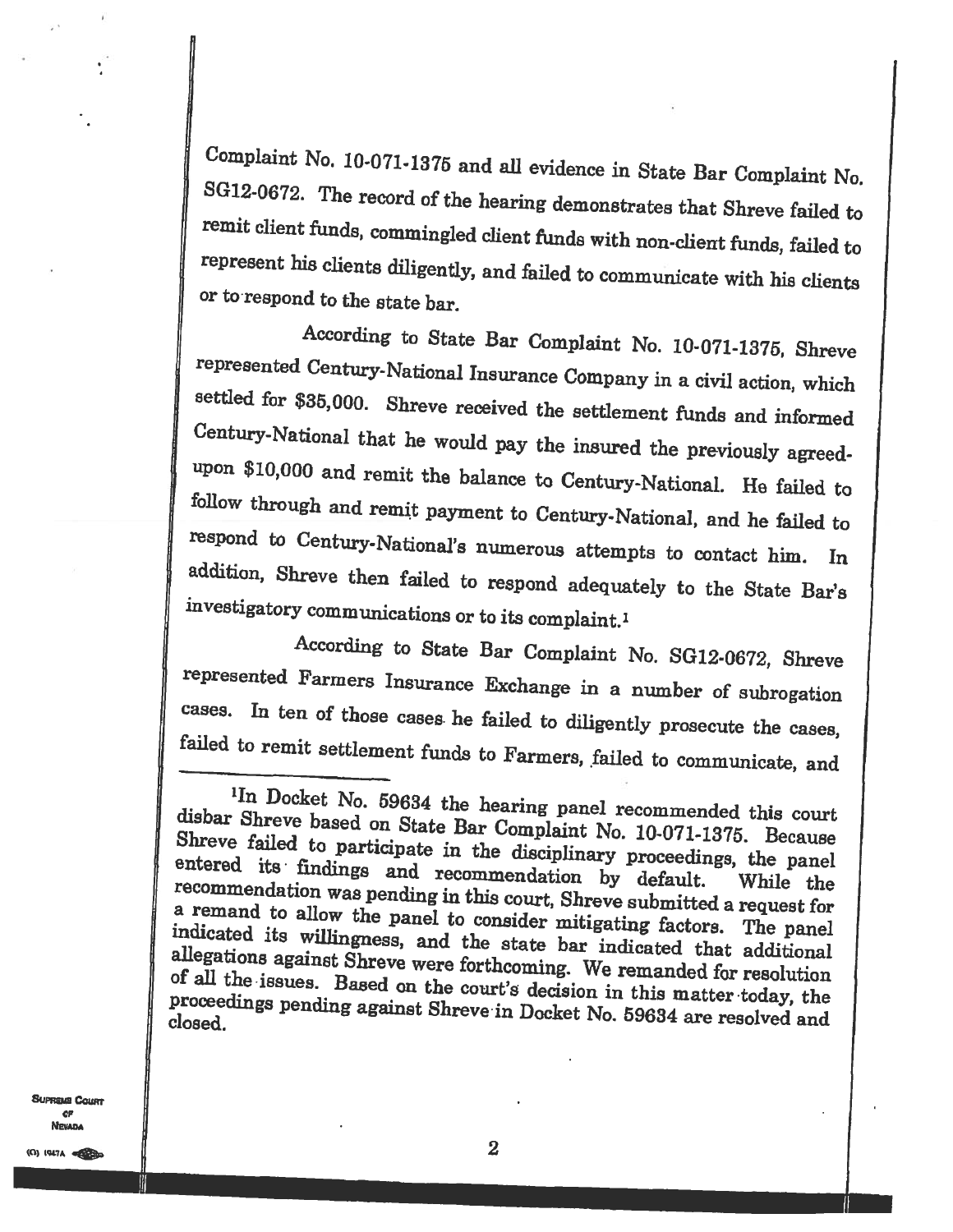failed to respond to attempts at contact and resolution. Farmers sued<br>Shreve in district court, Shreve failed to participate in the litigation, and<br>Farmers obtained a default judgment against Shreve. The State Bar alleged violations of the Rules of Professional Conduct with respect to the subrogation cases, Shreve's failure to respond to the Farmers lawsuit, and his failure to respond to the State Bar.

In total, the hearing panel made findings that with respect to<br>Farmers, Shreve committed seven violations of RPC 1.1 (competence), one<br>violation of RPC 1.2 (scope of representation), seven violations of 1.3<br>(diligence), te

The panel found that Shreve had no disciplinary record prior to the proceedings in Complaint No. 10-071-1375 and that he suffered emotional problems during the time frame at issue due to significant life events. In addition, he had a history of good character and reputation and showed substantial remorse. On the other hand, he failed to remit his client's funds until four years after he received them, and did so only after the panel had issued its initial findings of fact and conclusions of law a aggravators: (1) prior disciplinary offenses, based on Complaint No. 10-071-1375; (2) a pattern of misconduct; (3) multiple offenses; and (4) substantial experience in the practice of law.

The findings and recommendations of a disciplinary board hearing panel, though persuasive, are not binding on this court. In re  $Stu$ ff, 108 Nev. 629, 633, 837 P.2d 853, 855 (1992). The automatic review

**SUPREME COURT** OF NEVADA

II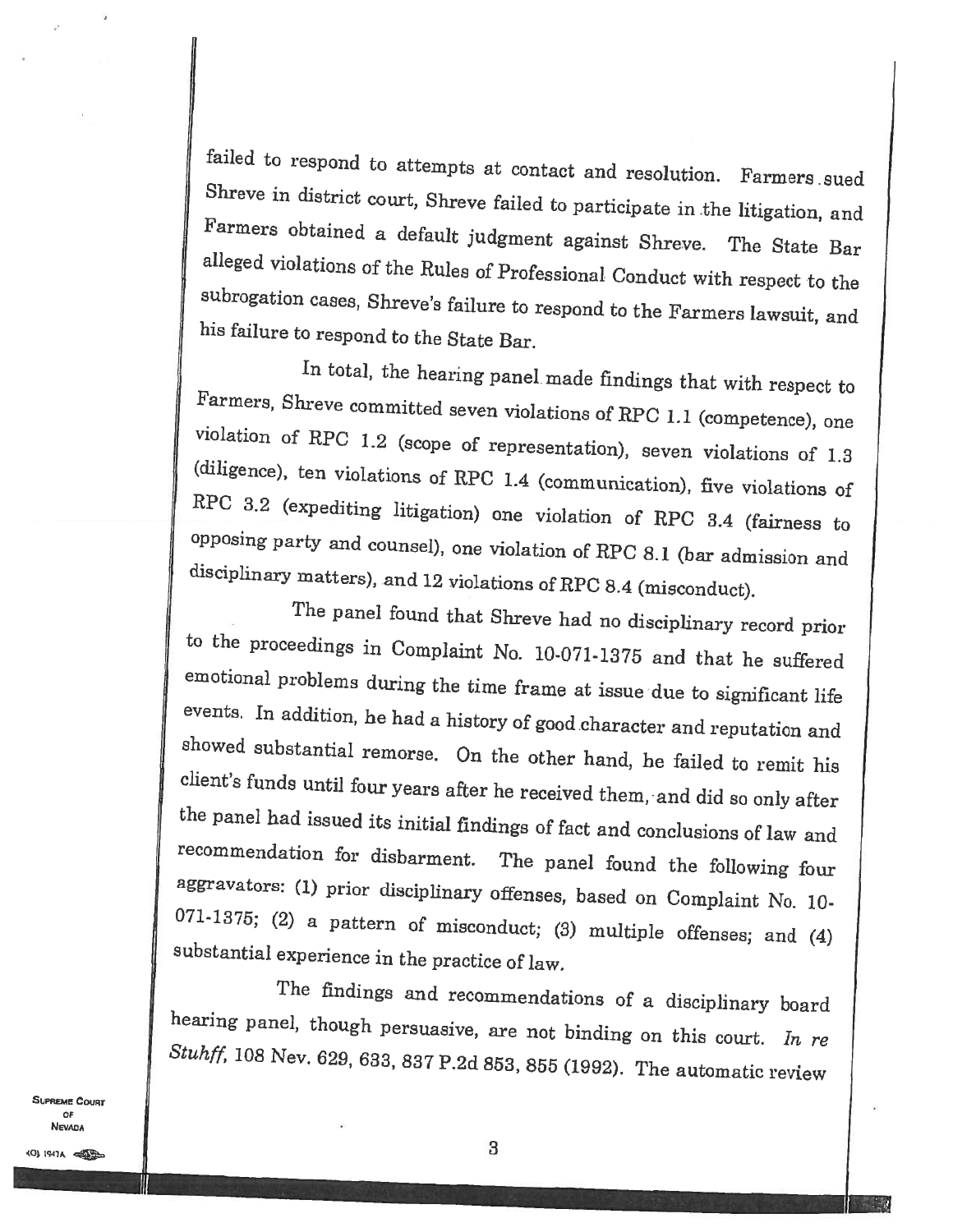of <sup>a</sup> panel decision recommending requiring the exercise of independent judgment by this court. Id.; SCR<br>105(3)(b). The panel's findings must be supported by clear and convincing<br>widence. SCR 105(3)(e); In re Drakulich, 111 Nev. 1556, 1566, 908 P.2d<br>709,

Accordingly, attorney Don Shreve, Jr. is hereby suspended<br>from the practice of law for five years, effective January 30, 2014. Before<br>he may petition for reinstatement pursuant to SCR 116, Shreve must take<br>and pass the Nev

**SupriME COURT** Œ **NEVADA**